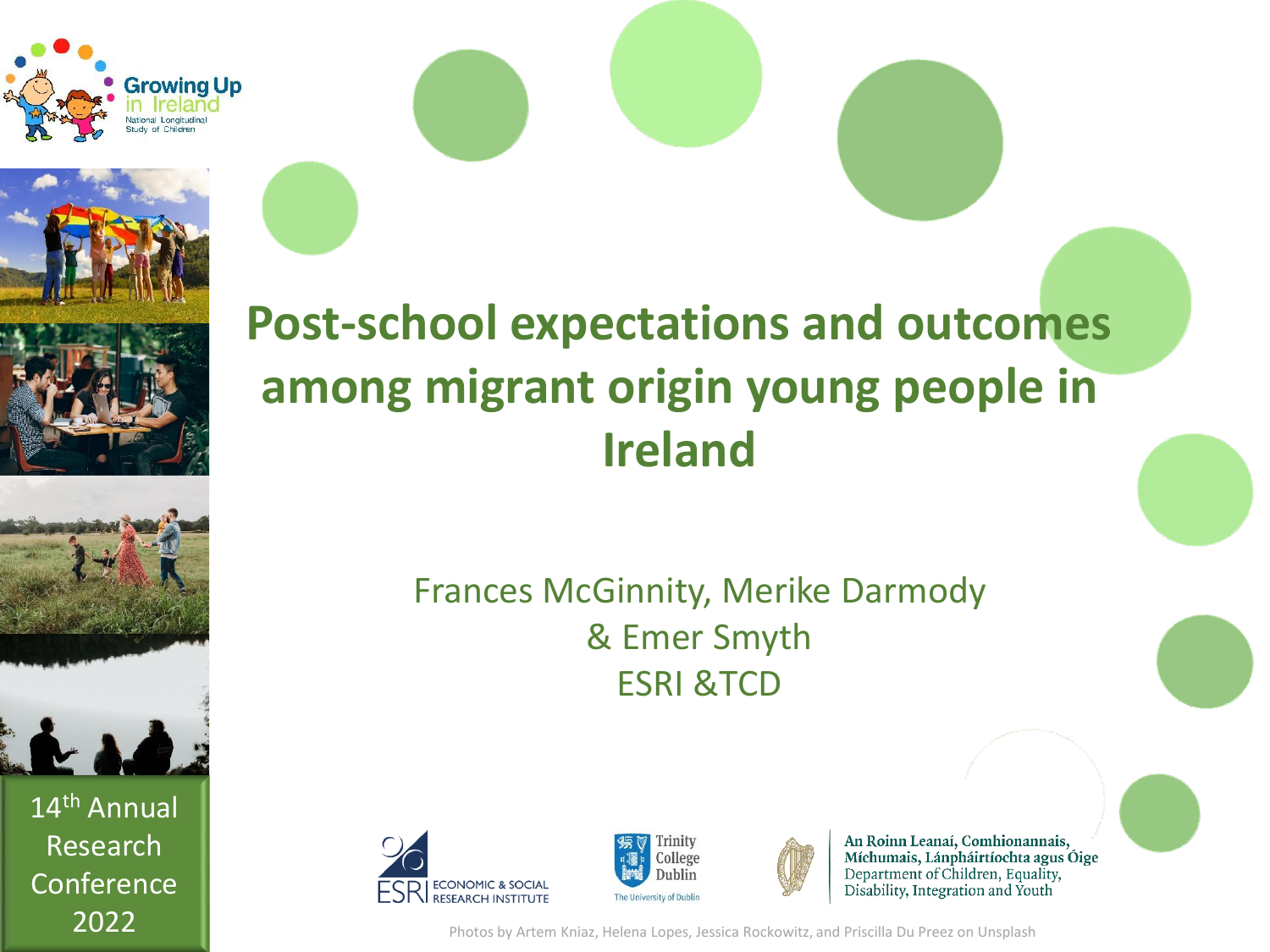

## Introduction: immigrant optimism

- Third-level education is becoming increasingly important for achieving high-quality secure jobs
- Migrants often migrate to improve their life chances and those of their children
- Migrant young people often have high aspirations and expectations of educational (and labour market) success….
- …yet in spite of this optimism and their aspirations, in many countries, migrants may fail to achieve this (Salikutluk, 2016; Johnson and Rudophi, 2011) **'the aspirationsachievement paradox'**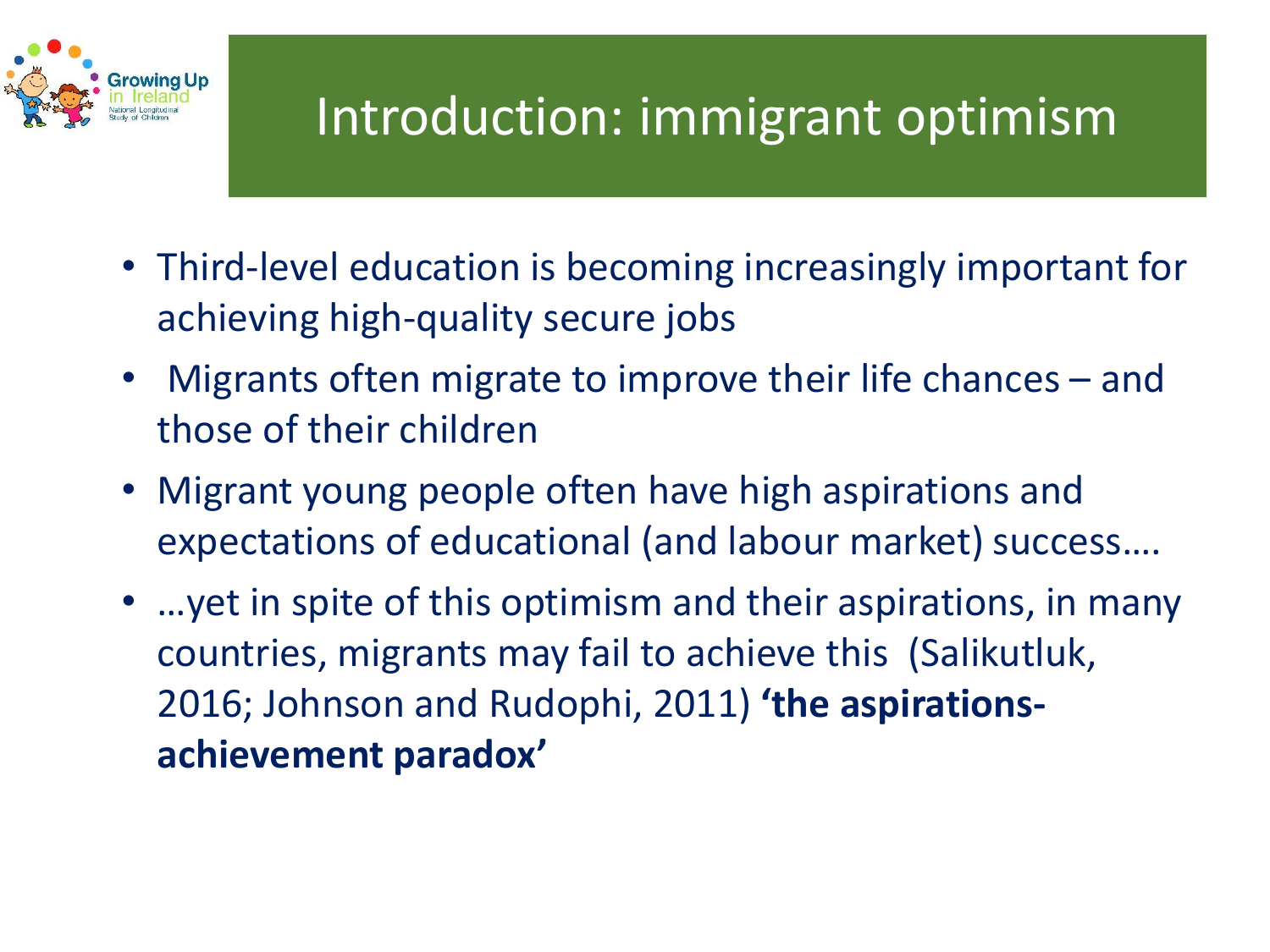

- We examine both the educational *expectations* of migrant-origin students at age 13 and 17 (building on Smyth, 2020 and Sprong and Devitt, GUI conference 2021)
- And their actual *transitions*, using information from their participation in higher education at age 20
- We do this using a high-quality representative cohort study, *Growing Up in Ireland '98 cohort*, which follows children/young people from age 9 to age 20 (and beyond)
- We define migrant children as those with 2 migrant parents and compare them to children with Irish parents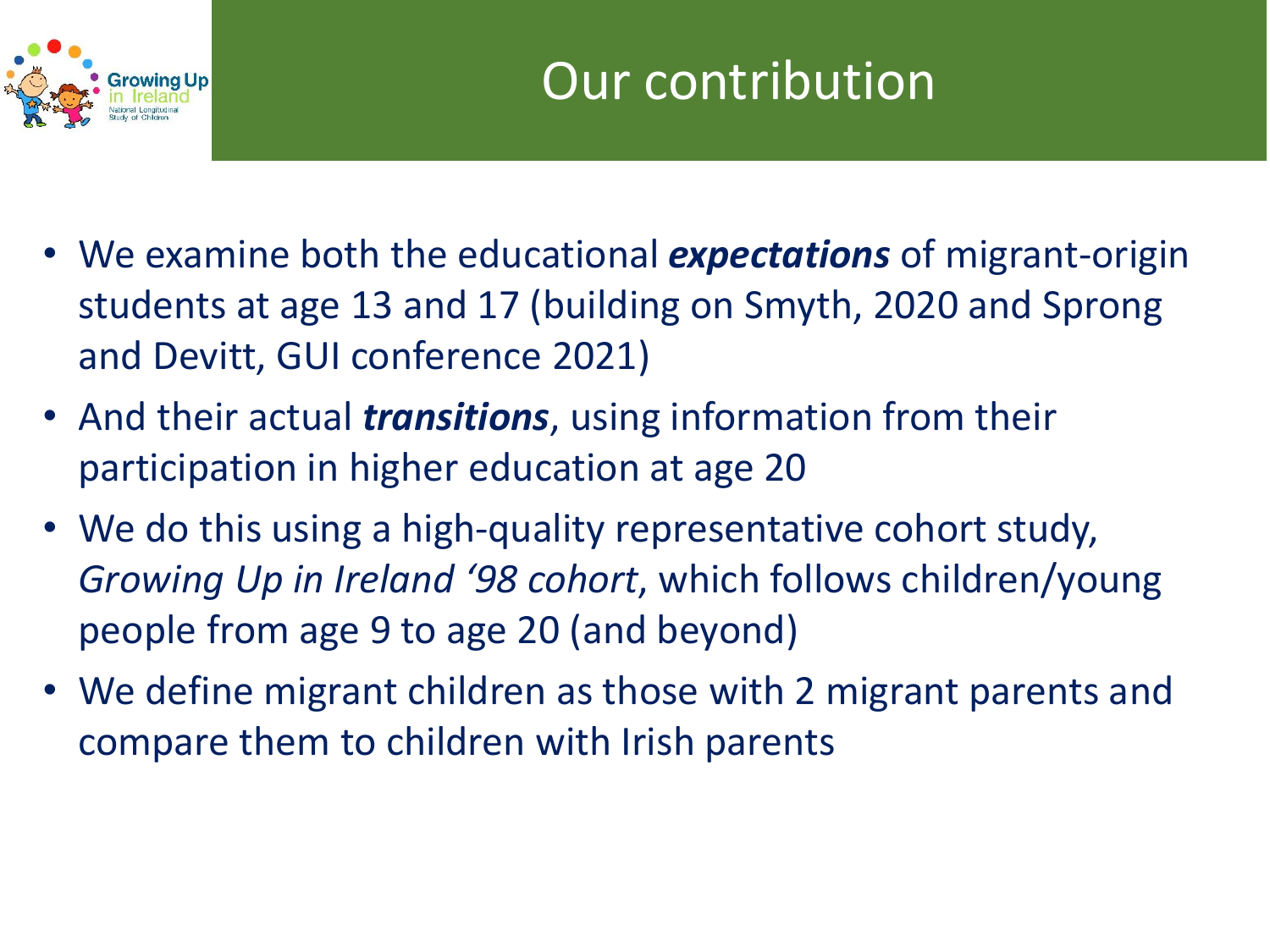

- Immigrant profile: 180 origin countries, many national groups from English & non-English-speaking countries, many tertiary education. BUT: for some groups education not matched by jobs (McGinnity et al., 2020a)
- Poorer English language skills = lower quality jobs (McGinnity et al., 2020b)
- Active school choice (esp. at secondary school level); school admission policies reform (School Admissions Bill 2018).
- High retention, and take up of post-school education and training (DES, 2019)
- The dominance of higher education as a post-school pathway (Smyth, 2011)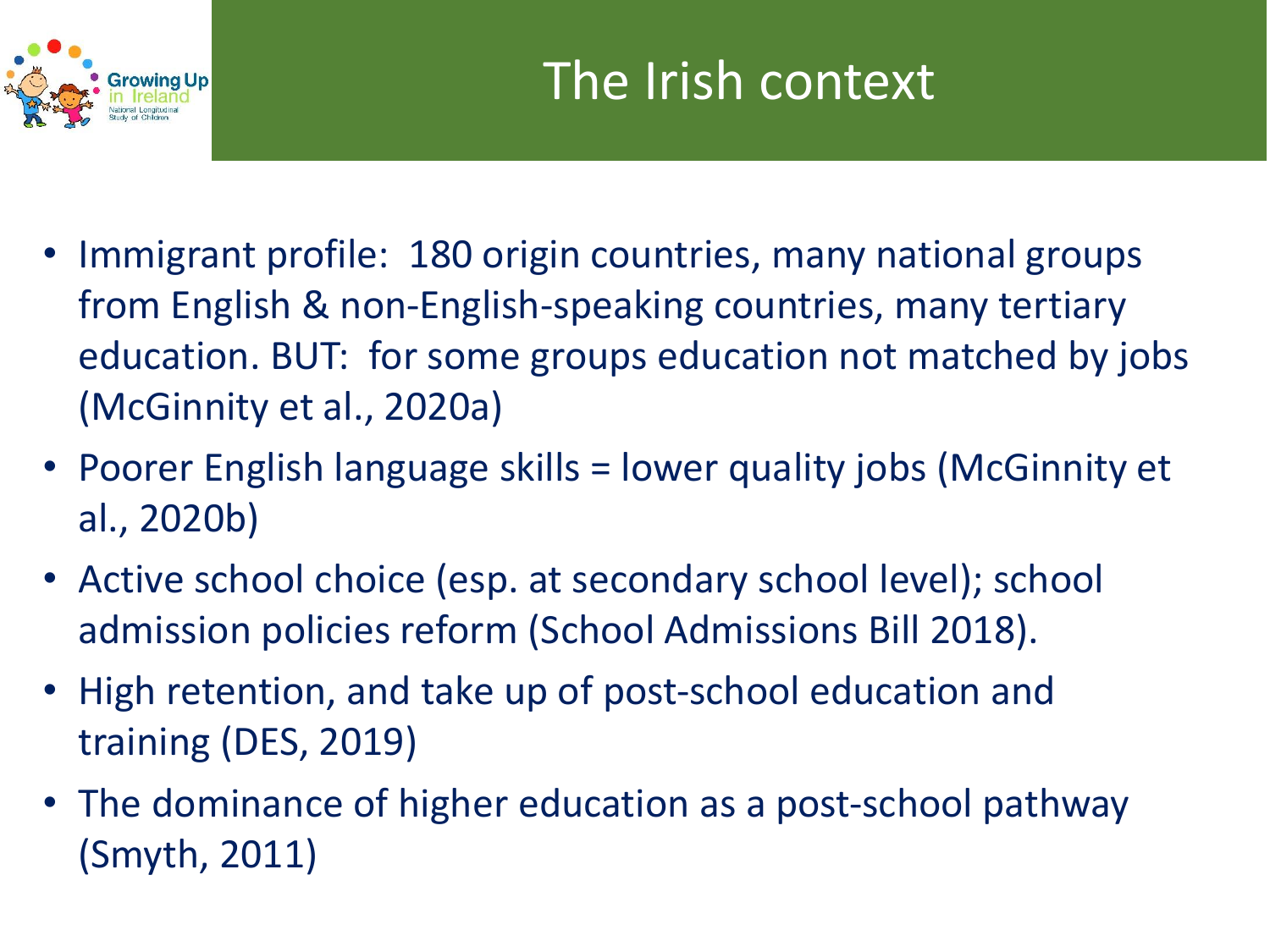

## Previous research – Background and Structural Factors

- **Social Class and Family Background**
	- Higher social class has been associated with higher aspirations (Berrington et al., 2016)
	- parents of minority ethnic children have more positive educational aspirations for their children (Berrington et al., 2016).
	- Despite high levels of education among some immigrant parents, they are more likely to reside in disadvantaged neighbourhoods and have lower incomes (Mccloy et al., 2017); the situation in Ireland is mixed (Fahey et al., 2019)
- **Proficiency in the language of the settlement country** 
	- For immigrants, language proficiency seems to matter more than cognitive ability for future aspirations (Boguslaw, 2017).
	- Poor host country language skills prevent direct entry to HE (Conway, 2010)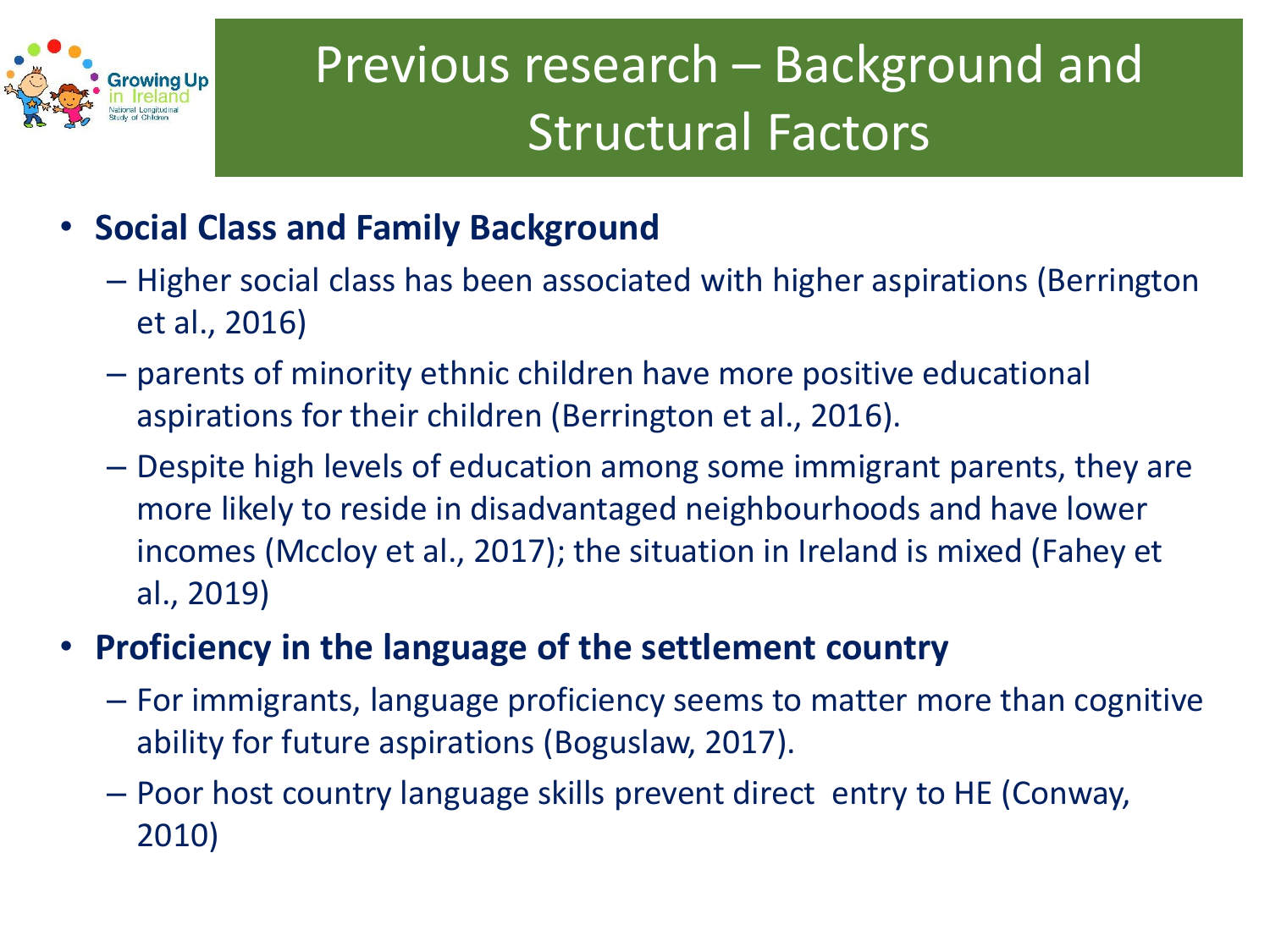



#### **School characteristics**

Schools are important sites for academic development and shaping the aspirations and expectations of young people.

- In OECD countries students with an immigrant background tend to perform worse in school than students without; related to schools/school policies (OECD, 2015)
- Students attending schools with a high migrant intake (50% or more) were less likely to finish school (Van Houtte and Stevens, 2010); but differences driven by SES context
- Ireland: many first-generation migrant children lag behind their native peers in literacy scores (if home language not English) but not in Science and Maths. (Darmody and Smyth, 2018 using GUI; Shiels et al 2016 using PISA data)
- Educational expectations are lower among students attending DEIS schools compared to non-DEIS schools (Nelis et al., 2021)
- In Ireland, immigrant students are more likely to attend schools serving disadvantaged communities (Byrne et al., 2010)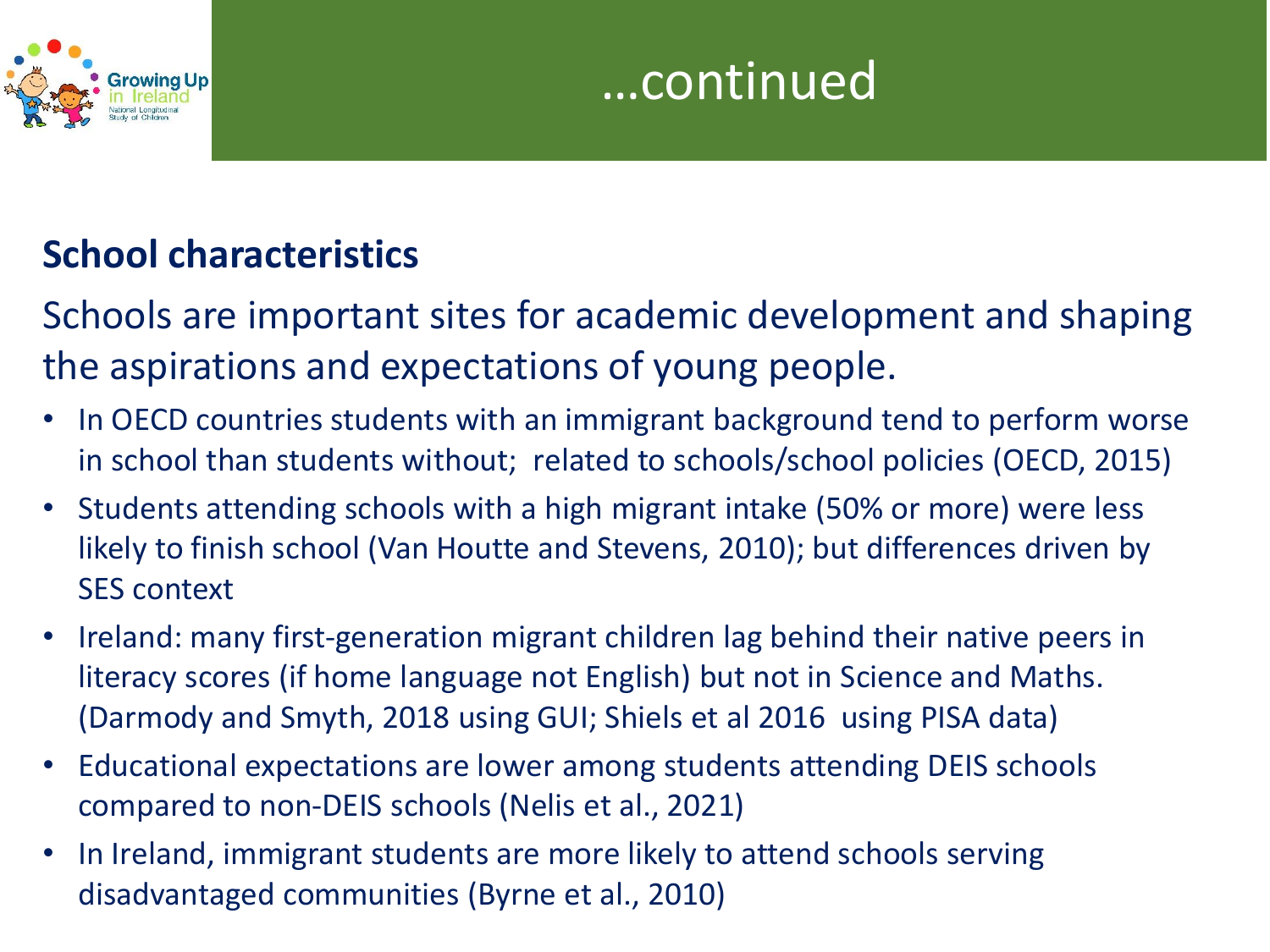

H1: Immigrant students in Ireland will have higher educational expectations than their native peers.

H2: Immigrant-origin students in Ireland will have lower progression rates to higher education in Ireland, especially those from non-English speaking backgrounds.

H3: Higher (tertiary) education expectations and progression is influenced by various structural factors such as attending schools serving disadvantaged communities and those with high concentration of immigrant children.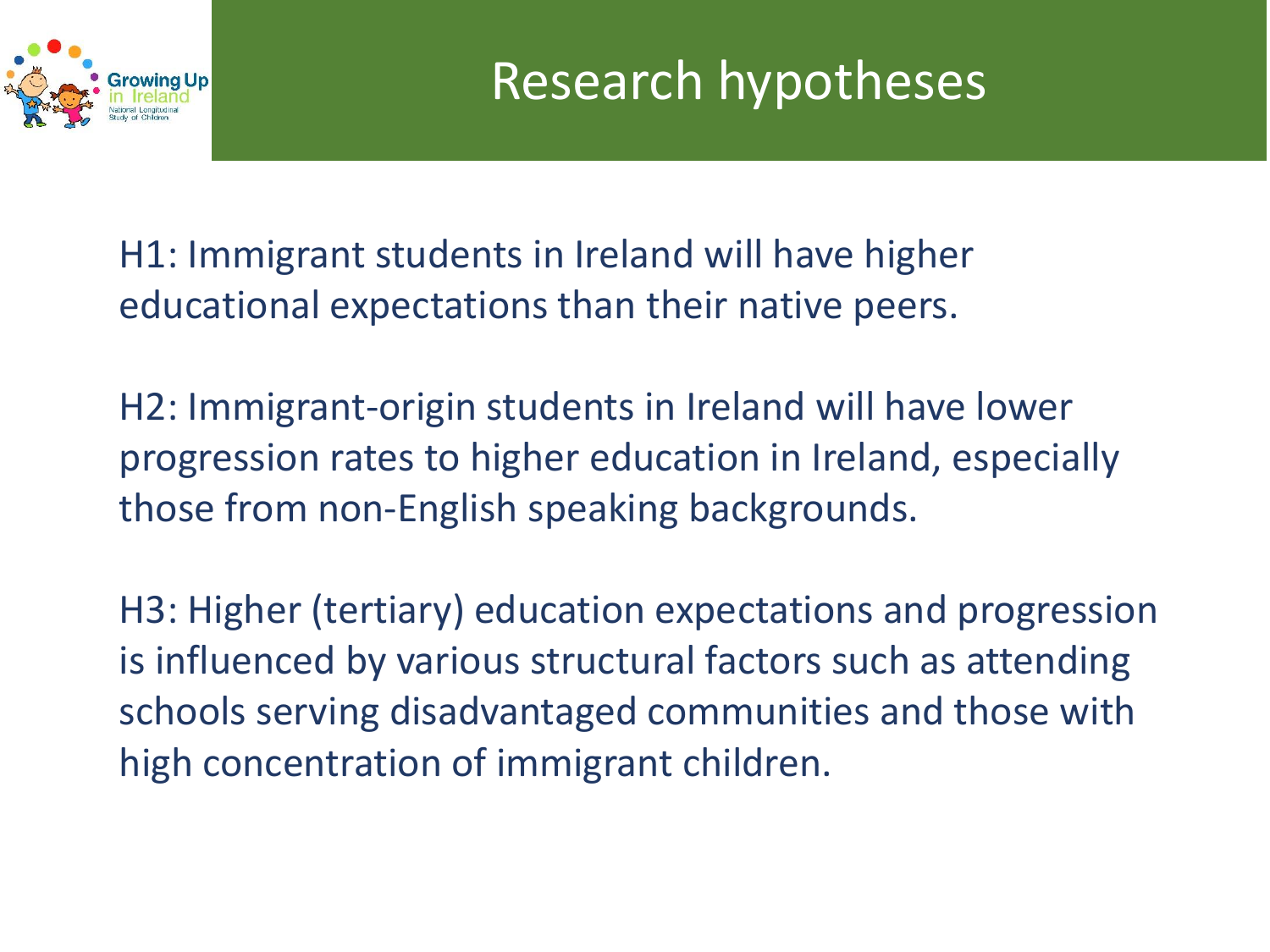

## Growing Up in Ireland, '98 Cohort



#### *Extensive Info on child/young person, family background, School (college and work at age 20)*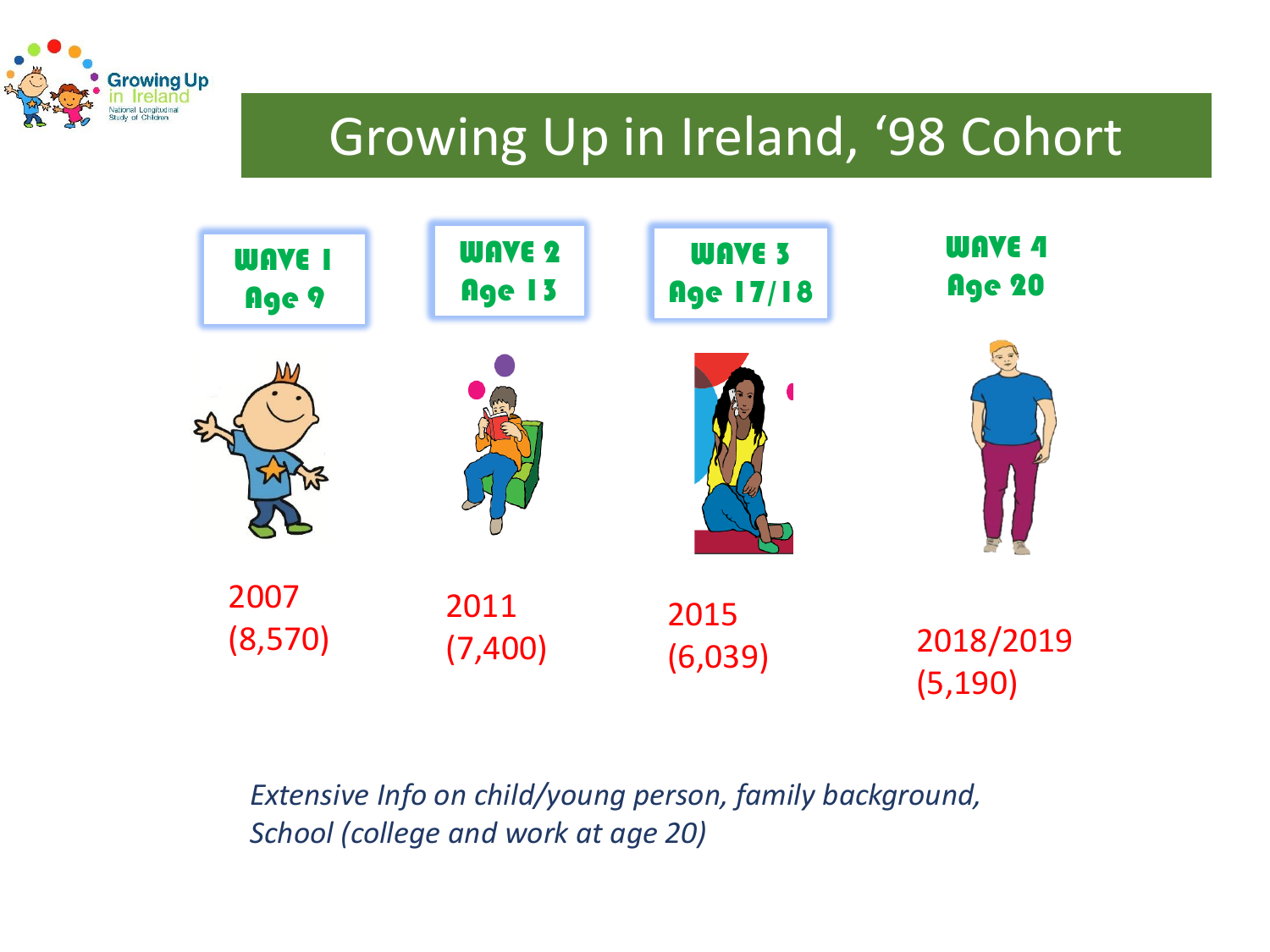

### Data and Methods

- **Migrant-origin** = both parents born abroad
- Distinguish migrant group by mothers' native language (English/not-English)
- **Outcomes**: Expectations at 17 (third-level v not) Participation in higher education by or at 20
- **Logistic regression modelling** adding migrant groups (M1); then family background (M2); school characteristics; prior expectations and grades (M4) (AMEs)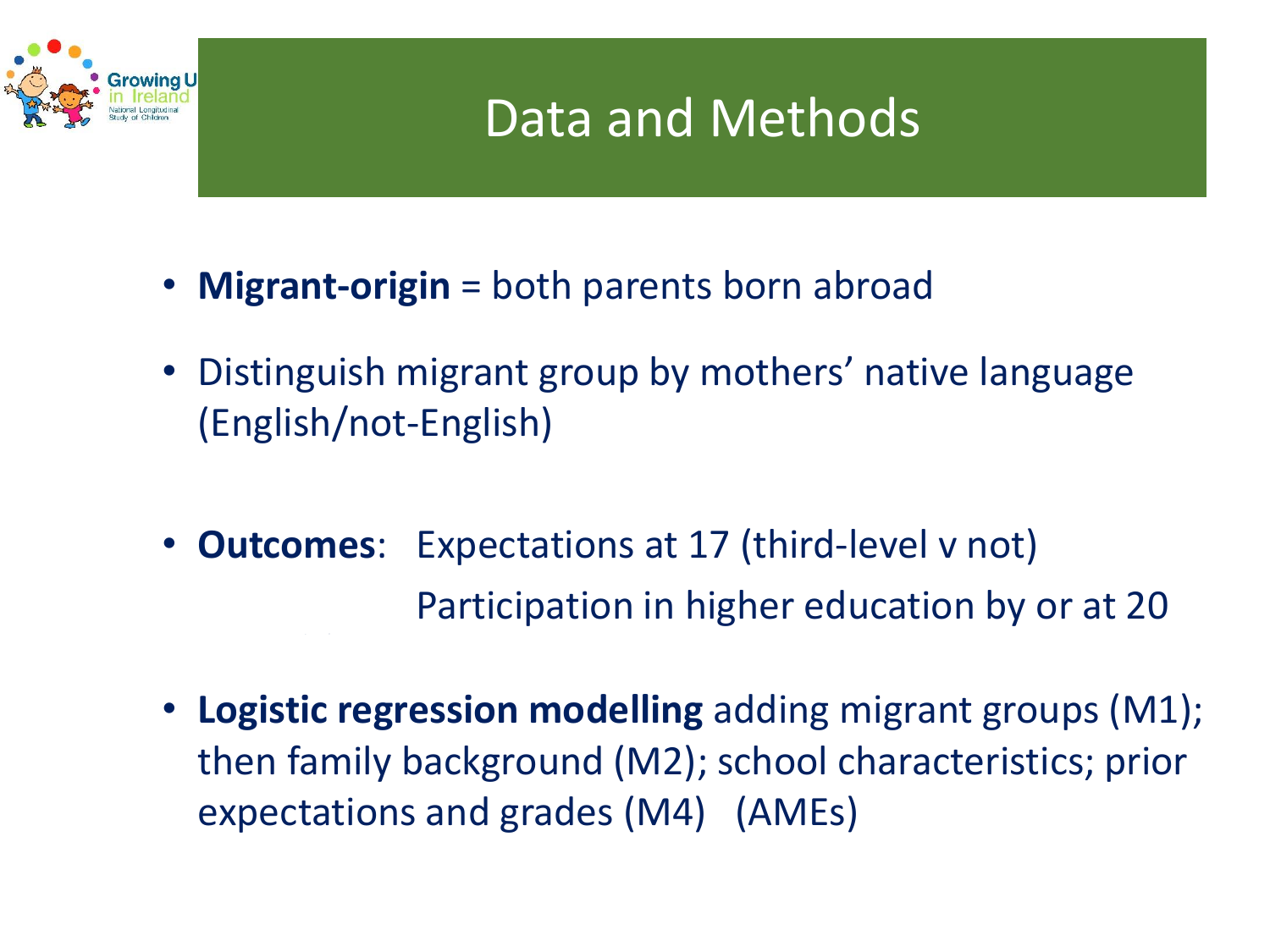

#### Measurement: migrant origin and controls (GUI '98 cohort at age 20)



**Family factors** Mother's education Household income 1 parent or 2? Urban/rural SEN\*

**School factors**  DEIS (disadvantaged) Concentration migrants

Note: Ethnicity could not be added due to correlation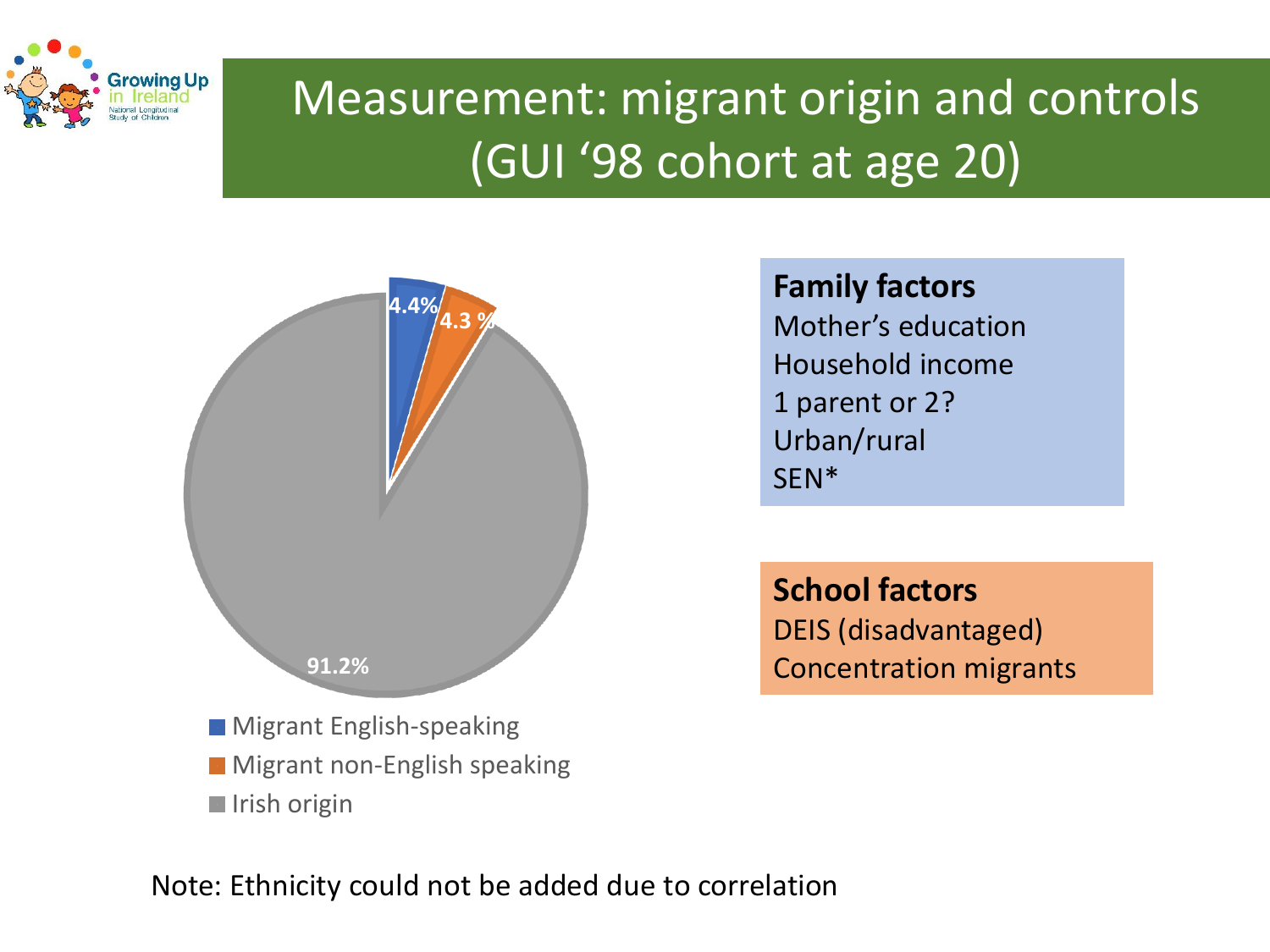

# Expectations to go on to higher education at age 13 and age 17

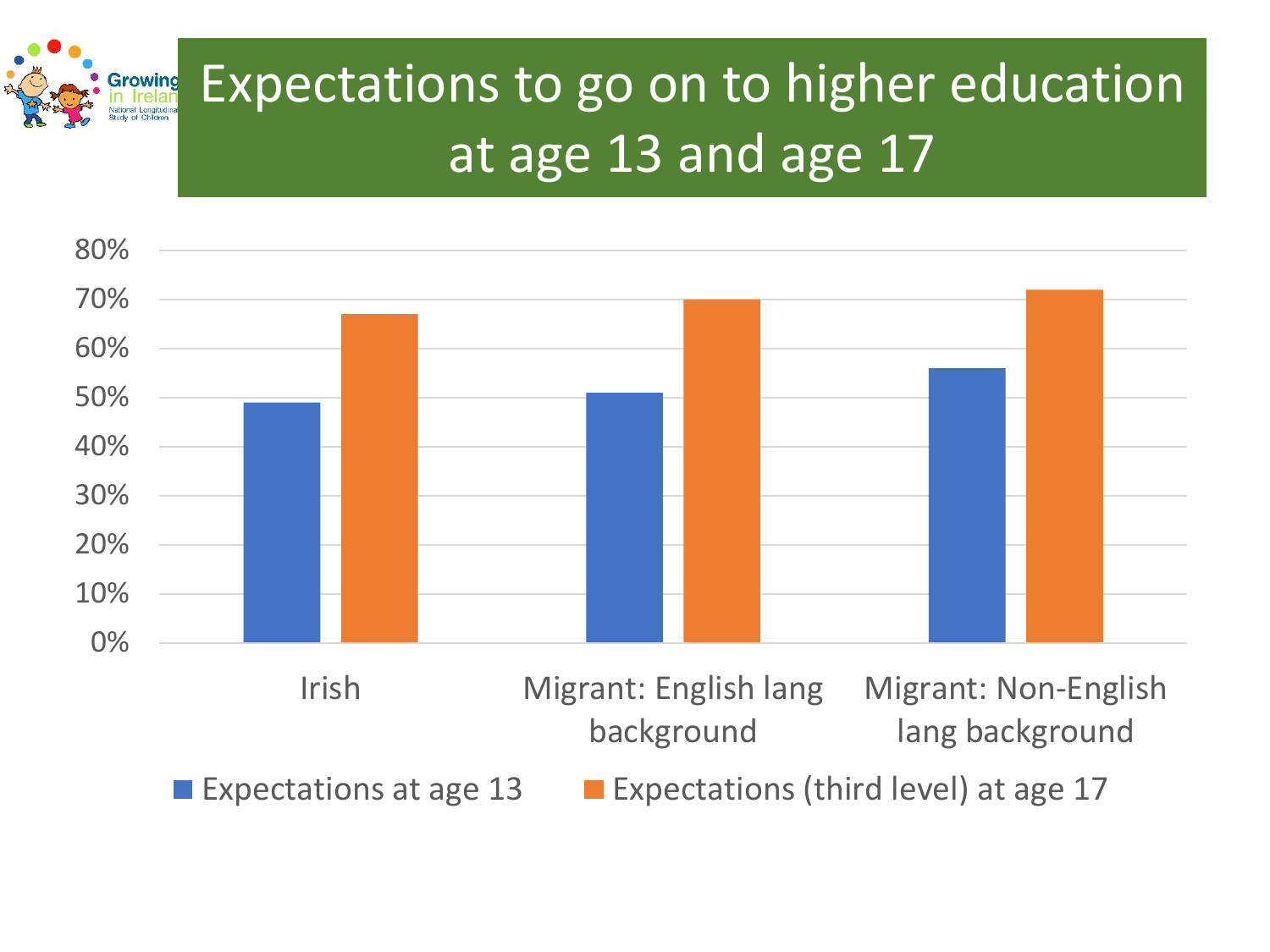

# Factors linked to expectations at 17 (model results)

- Lower expectations: SEN, lone parent households
- Higher expectations: higher income, mother's education
- School effects?
	- –DEIS schools lower (even after accounting for family background)
	- –High migrant concentration in school lower expectations
- Prior expectations (at 13) also linked to expectations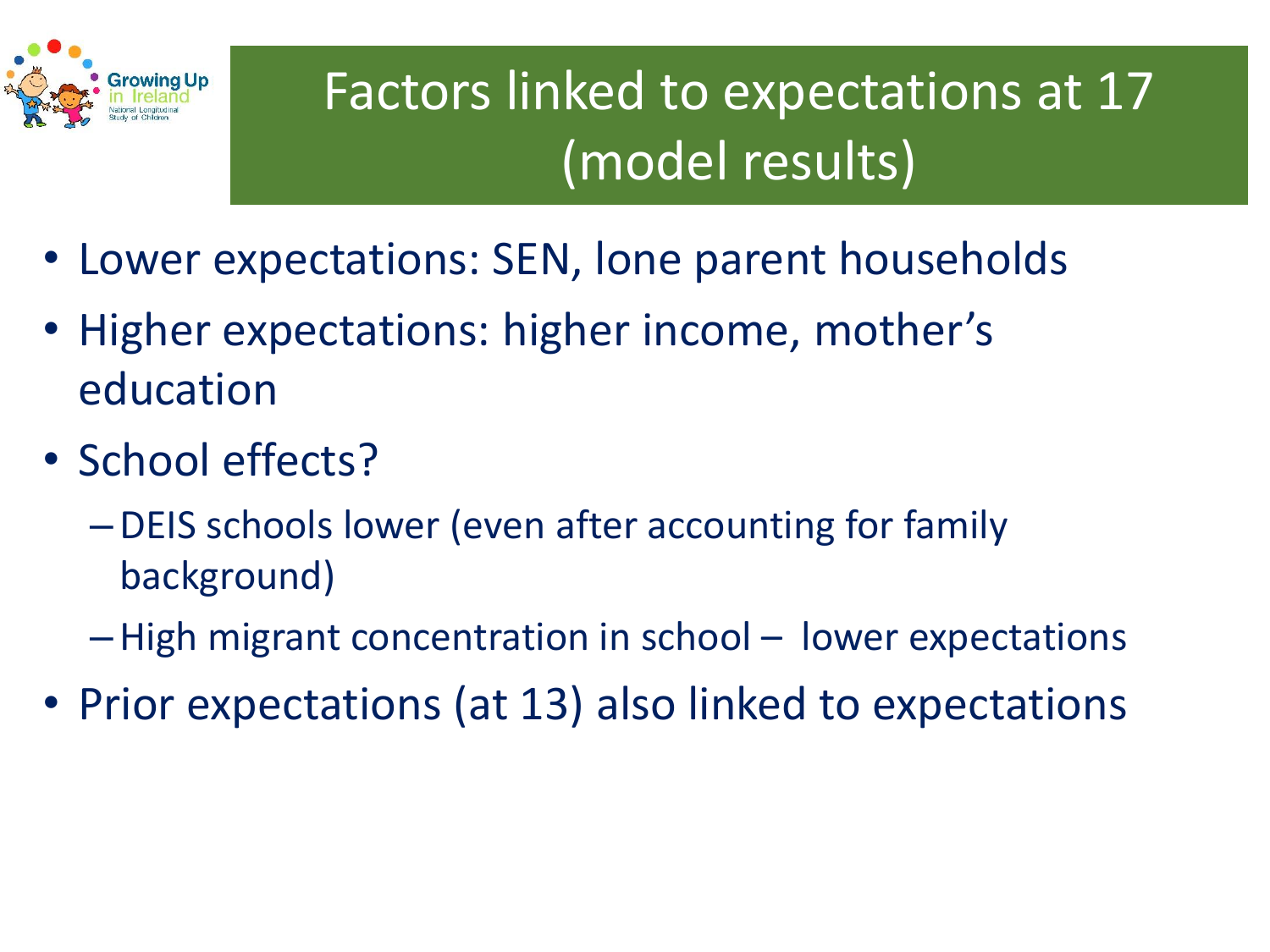

## Expectations at age 17 and actual progression to third-level at 20



Source: GUI Cohort '98 Wave 3 (age 17) and Wave 4 (age 20), weighted by longitudinal weight. Notes: N of cases=4,729.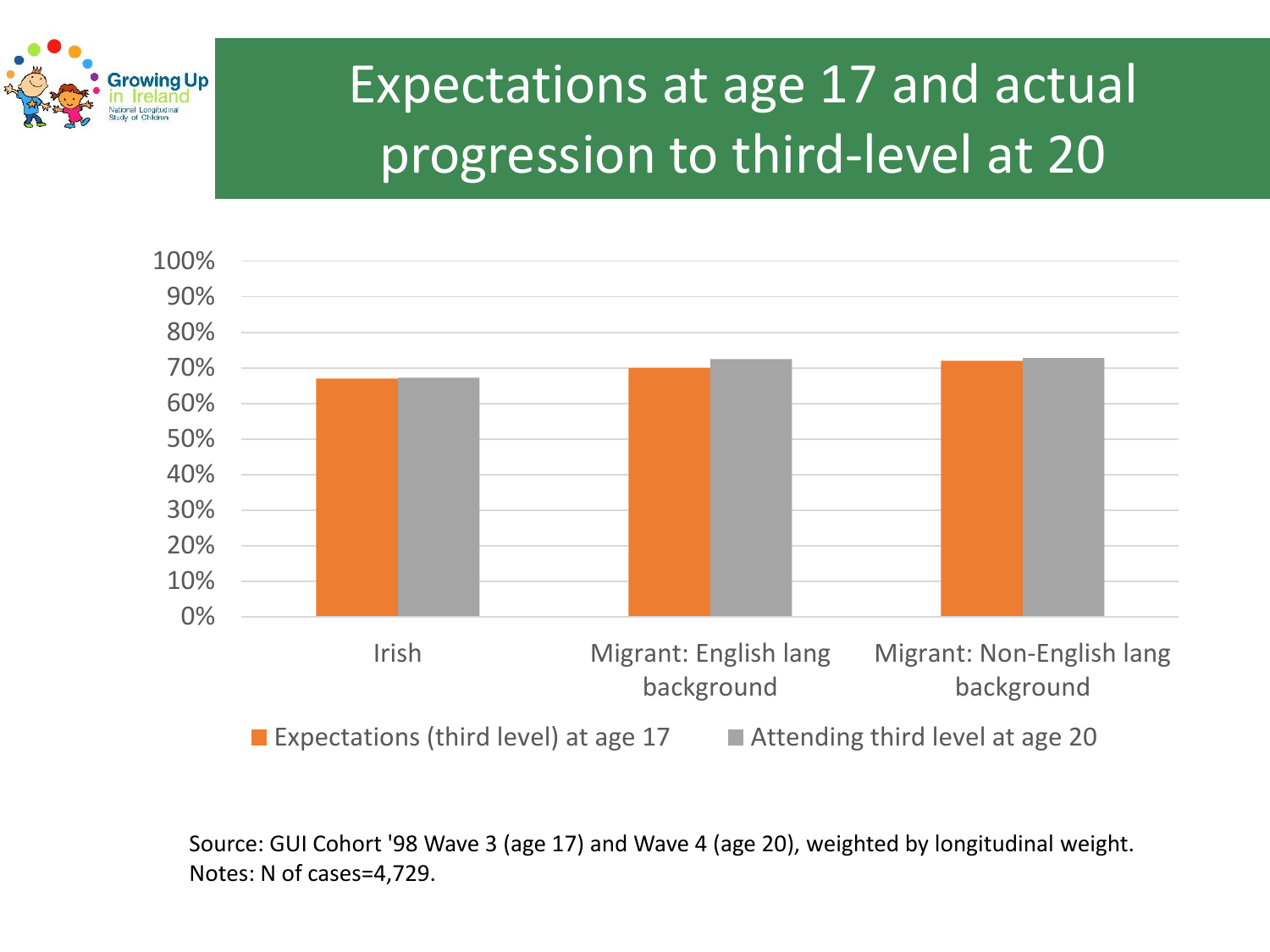

## Factors linked to progression to third level

- Model 2: SEN, lone parent family lower progression
- Higher income and especially education higher rates of progression to third level
- Model 3: DEIS schools lower progression (after family background controls)
- No effect of migrant concentration in school on progression
- Model 4 Prior expectations and Leaving Certificate achievement very closely related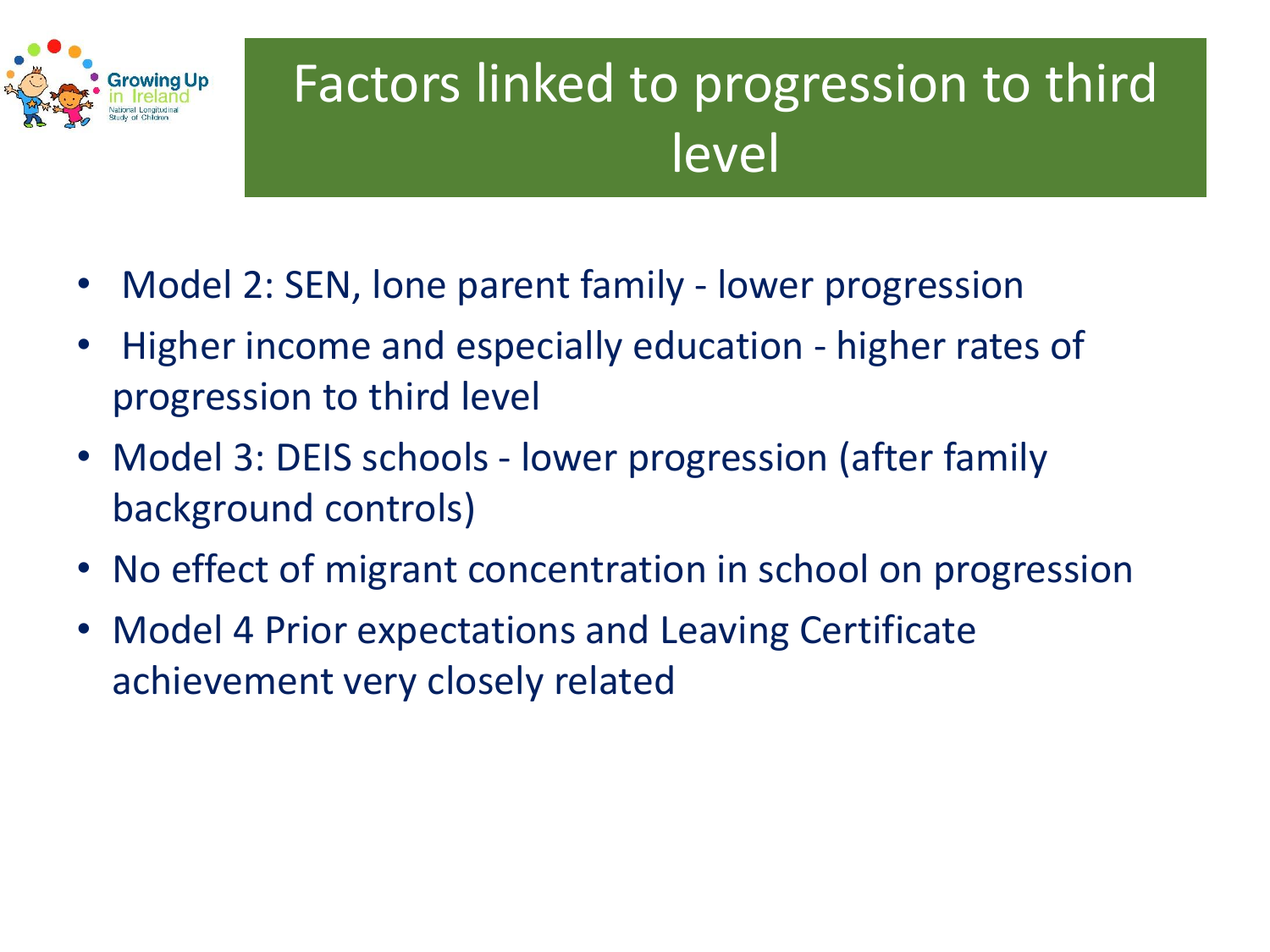

20%

# Model 2 Probability of being in third-level at age 20 [compared to Irish, AMEs]



Note: Logistic regression model (AMEs). Note: N of cases 4,729. \* p<.05, # p<.10.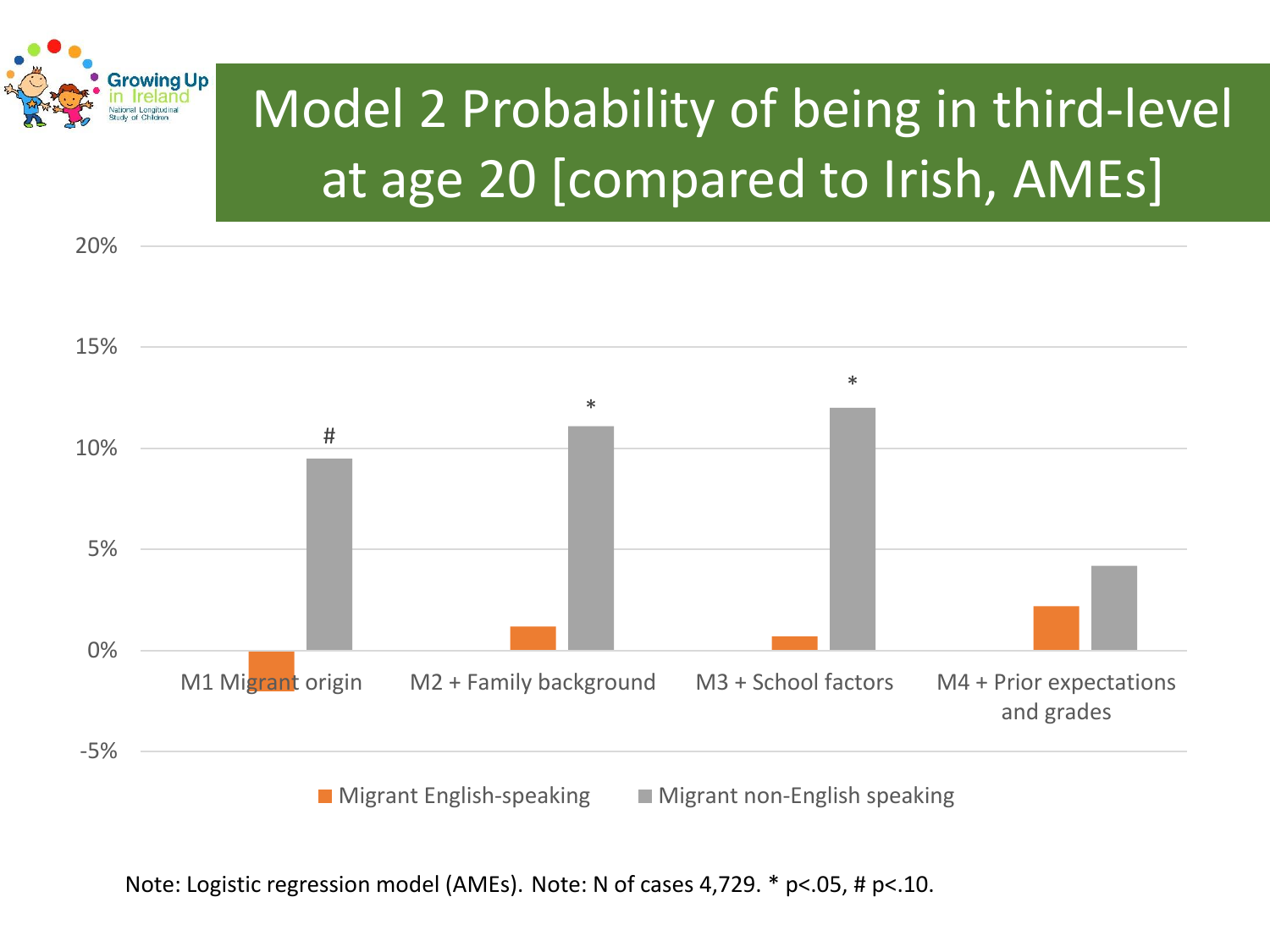

# Limitations and avenues for future research

- No (migrant) refresher sample in GUI so migrant families who came since 2007 not sampled
- And migration is dynamic patterns may be different for subsequent cohorts.
- That said, recent research with younger cohort ('08) suggest migrant children catch up quickly between age 3 and 9 (Darmody et al., 2022)
- We also don't know whether they stay in third-level, or drop out – though future GUI cohorts can reveal this…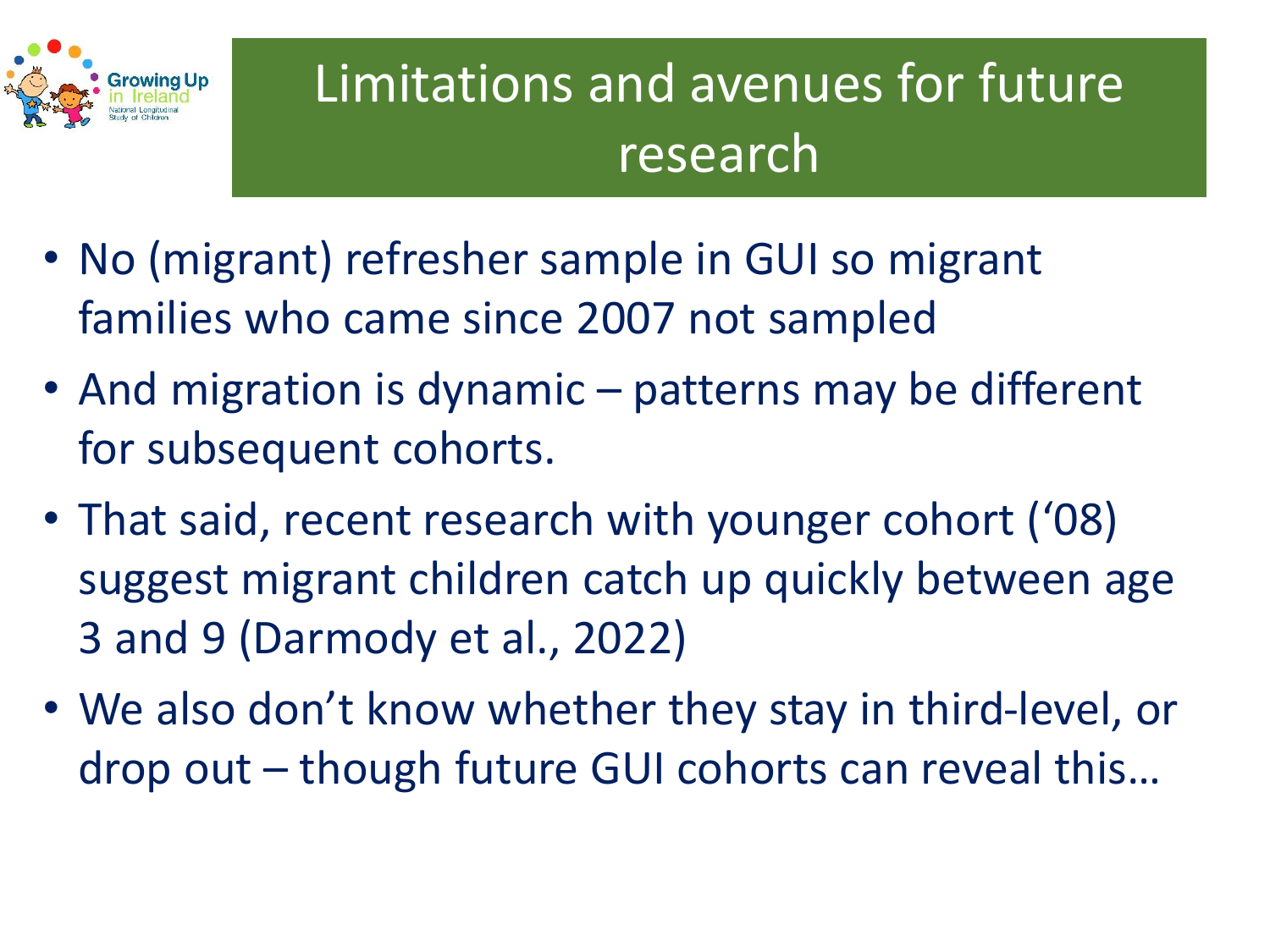

- Expectations are high at 17 among migrants and Irish origin alike
- Progression rates to third-level education are also very high among all three groups
- No evidence of an 'aspirations-achievement' paradox for this cohort of migrant-origin young people in Ireland
- DEIS Schools lower expectation and lower progression, even after controls for family resources
- But concentration of migrants does not affect progression